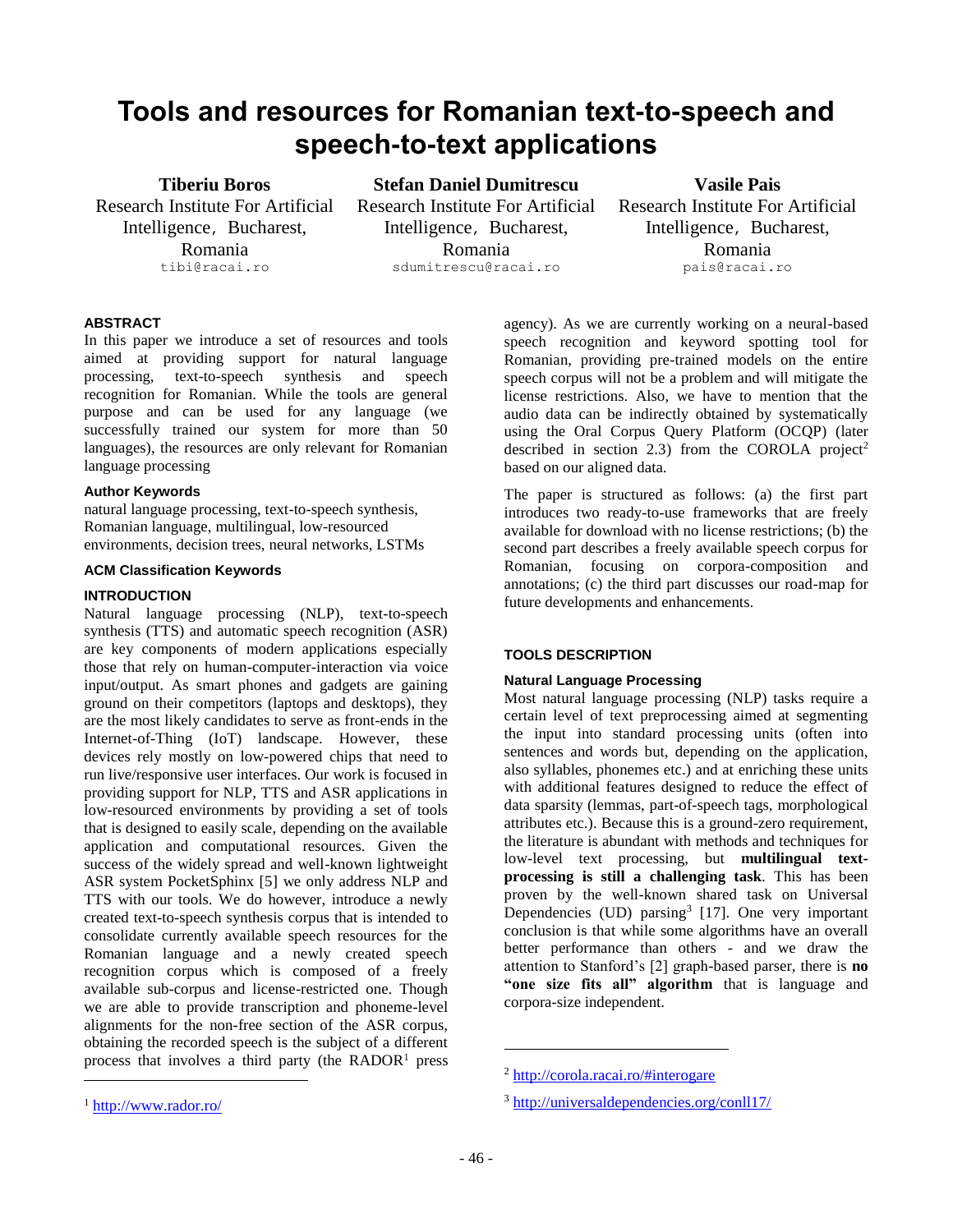While accuracy carries a great weight in NLP applications, there are two other factors that impact the design of such systems: computational cost and memory footprint. With this in mind we introduced support for three very different machine learning algorithms applied on the same set of text-processing tasks: decision trees, linear models and neural networks (bidirectional longshort-term memory (LSTM) networks). We motivate our choice based on the computational/memory requirements of these algorithms:

- **Decision trees (DTs)** require virtually **no feature engineering**, provide a **relatively small model footprint**, with a **logarithmic computational complexity**  $(O(log(n))$ , where n is the number of unique features and **low mathematical load**;
- **Linear models require extensive feature-<br>engineering,** yield models with large **engineering**, yield models with **large footprints**, with **linear computational complexity**  $(O(n))$  and a **moderate mathematical load** (commonly multiplications and additions);
- Neural networks are able to learn patterns and automatically generate required non-linearities between the input features, yield **small footprint models** (even with compact feature embeddings), but generate a **high computational load**, mainly because of the large number of operations and the use of **complex mathematical functions** (multiplications, additions,  $tanh$  or  $\sigma$  activation functions).



**Figure 1: Overview of the MLPLA architecture**

The MLPLA architecture (Figure 1) (initially introduced in [16]) is composed of three main layers: (a) input; (b) processing pipeline and (c) output. For overcoming language-dependent and approach-based limitations, our system is built using a scalable plug-and-play methodology. The processing units are built so that they implement one of three different interfaces depending on the module under which they operate. The three interfaces are (a) the data input processor - an implementation of this interface must be able to receive the input text as a character sequence and perform any necessary preprocessing in order to obtain a tokenized text; (b) the base processor interface – an implementation receives a sequence of tokens, each token containing standard attributes (part-of-speech, lemma, phonetic transcription, syllables, accent, chunk and dependencies) but also allowing the insertion of non-standard attributes through a key-value table - each processor is responsible for building its own feature set using all available data, performing the NLP task it was designed for and filling in either a value for a standard attribute or adding a custom attribute;  $(c)$  the feature-based output – an implementation must take a sequence of tokens and convert it into a feature-based output, depending on the application in which MLPLA is used. The order in which the base processors are chained is controlled externally from a configuration file (see Figure 2 for details).

| [Input]                                       |
|-----------------------------------------------|
| mlpla.language.preprocessing.BasicTokenizer   |
| [Pipeline]                                    |
| mlpla.language.baseprocessors.BasicTagger     |
| mlpla.language.baseprocessors.BasicLemmatiz   |
| er                                            |
| mlpla.language.baseprocessors.BasicChunker    |
| mlpla.language.baseprocessors.BasicParser     |
| mlpla.language.baseprocessors.BasicSyllabif   |
| mlpla.language.baseprocessors.BasicLTS<br>ier |
| mlpla.language.baseprocessors.BasicStress     |
| [Output]                                      |
| mlpla.language.formats.TabFeatureOutput       |

#### **Figure 2: Excerpt from the MLPLA configuration file**

Our recent work has been centered on extending the existing system and addressing multilingual text processing. Given that we are able to easily interchange between models/modules and classifiers, we focused our efforts into assessing what is the best trade-off between speed/accuracy and model size because versatility is an important feature of our framework.

**NOTE**: The performance of each model is currently not the focus of this paper. However, they can be looked up in [16] for Romanian specific data and in [3] for the complete list of languages supported by UD. If this article is accepted as a long paper we plan to include more results using a stacked bidirectional LSTM model that we've worked on recently.

We note that the system supports tokenization, lemmatization, chunking, part-of-speech tagging, parsing, syllabification, stress prediction on words and letter-tosound (for text-to-speech purposes). Each of these processing tasks uses one or more of the algorithms shortly described below; for example, tagging can be done either with a linear model or with LSTMs. The configuration file allows easy prototyping of solutions using our platform.

#### **Text-to-speech synthesis**

The speech synthesis tool is called SSLA which stands for Speech Synthesis for Lightweight Applications. We implemented statistical parametric speech synthesis because it offers constant quality and a small footprint in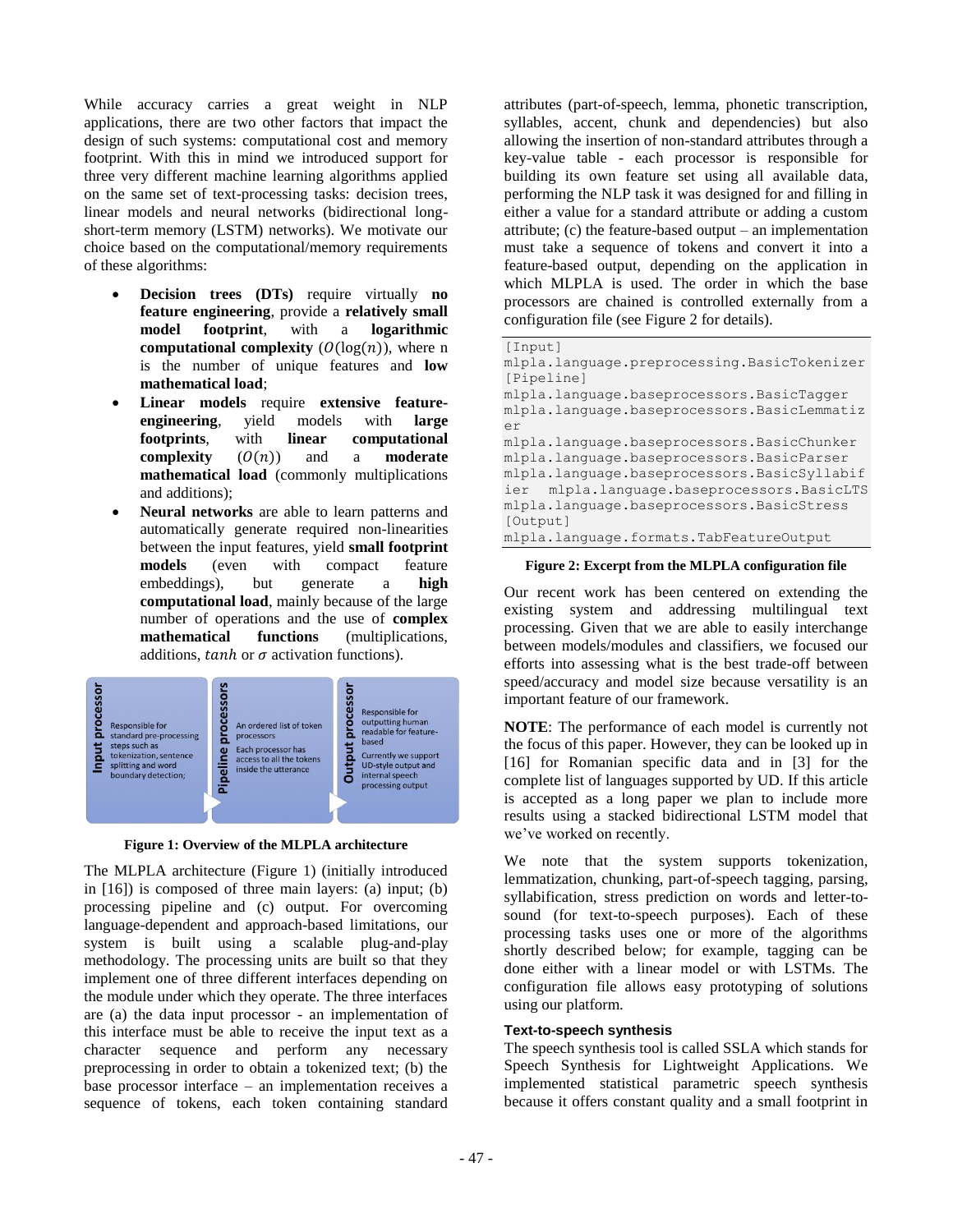contrast to the concatenative (unit-selection) approach that might sound more natural at times (if enough data is available, otherwise worse than parametric synthesis) and a significantly larger memory requirement. We use

use for training and compiling models. Currently we only support multinomial training and we treat features as "bag-of-words". There are no constraints regarding the feature format, except that features should not contain

| <b>Phoneme</b> | Speaker 1 (female) |                     | Speaker 2 (female) |                         | Speaker 3 (male) |                     | Speaker 4 (male) |                     |
|----------------|--------------------|---------------------|--------------------|-------------------------|------------------|---------------------|------------------|---------------------|
|                | Occ                | <b>Total length</b> | Occ                | <b>Total length</b>     | Occ              | <b>Total length</b> | Occ              | <b>Total length</b> |
| $\omega$       | 3301               | 225150              | 3963               | 278330                  | 4529             | 277930              | 2540             | 177530              |
| $\mathbf a$    | 10942              | 951670              | 14932              | 1376420                 | 17279            | 1384770             | 5004             | 409820              |
| a@             | 1754               | 91750               | 2097               | 123630                  | 2376             | 130300              | 1094             | 67540               |
| $\mathbf b$    | 992                | 73270               | 1490               | 124170                  | 1682             | 133220              | 365              | 26670               |
| ch             | 1539               | 164230              | 1965               | 227920                  | 2206             | 262139              | 839              | 72760               |
| $\mathbf d$    | 3624               | 213640              | 4897               | 318940                  | 5652             | 362660              | 1946             | 127410              |
| dz             | 332                | 32940               | 634                | 70390                   | 731              | 78530               | 125              | 9740                |
| $\mathbf e$    | 11701              | 770900              | 14678              | 976310                  | 16991            | 1053870             | 5390             | 362330              |
| e@             | 1042               | 54360               | 1364               | 70680                   | 1598             | 81770               | 564              | 32550               |
| $\mathbf f$    | 1482               | 138980              | 1734               | 185380                  | 2012             | 216239              | 925              | 85220               |
|                | 904                | 60610               | 1193               | 98320                   | 1376             | 102870              | 436              | 31750               |
| $\frac{g}{h}$  | 280                | 29320               | 393                | 46449                   | 488              | 61060               | 43               | 3210                |
| $\mathbf i$    | 7596               | 484880              | 9737               | 685550                  | 11240            | 718580              | 3436             | 235340              |
| ij<br>j        | 1655               | 76460               | 2028               | 111459                  | 2388             | 140870              | 693              | 44200               |
|                | 2030               | 133060              | 2943               | 204670                  | 3366             | 260040              | 1042             | 72040               |
| ${\bf k}$      | 4418               | 368310              | 5473               | 436100                  | 6373             | 530070              | 2128             | 152020              |
| $\mathbf{l}$   | 5139               | 277920              | 7111               | 400320                  | 8172             | 476540              | 1850             | 101680              |
| $\mathbf m$    | 2985               | 228550              | 3800               | 313770                  | 4382             | 370190              | 2057             | 145020              |
| $\mathbf n$    | 6886               | 378840              | 9191               | 482750                  | 10657            | 655190              | 3286             | 187470              |
| $\bf o$        | 4471               | 354630              | 5794               | 450240                  | 6631             | 442470              | 1804             | 146520              |
| $\mathbf{0} @$ | 413                | 27270               | 491                | 35310                   | 600              | 33560               | 227              | 13200               |
| $\mathbf{p}$   | 3394               | 266380              | 4246               | 364239                  | 4894             | 424840              | 1481             | 114340              |
| pau            | 1985               | 526943              | 2186               | 3373752                 | 2490             | 3883761             | 1412             | 1541130             |
| $\mathbf r$    | 7965               | 351600              | 10428              | 483170                  | 12079            | 569870              | 3200             | 137040              |
| ${\bf S}$      | 4351               | 424560              | 5672               | 575170                  | 6525             | 739510              | 2096             | 183390              |
| sh             | 1145               | 122640              | 1543               | 180770                  | 1848             | 235920              | 702              | 64010               |
| ${\bf sp}$     | 5216               | 243840              | 3739               | 736331                  | 5023             | 1029306             | 1700             | 137580              |
| t              | 7045               | 498910              | 8613               | 619090                  | 9965             | 729590              | 3380             | 231820              |
| ts             | 1365               | 136910              | 1640               | 171210                  | 1895             | 205560              | 705              | 59370               |
| $\mathbf u$    | 5855               | 359180              | 7680               | 474569                  | 8876             | 464020              | 2822             | 166780              |
| $\mathbf{v}$   | 1427               | 97560               | 1641               | 143560                  | 1906             | 139430              | 711              | 47320               |
| $\mathbf{W}$   | 703                | 58710               | 846                | 74960                   | 1000             | 87060               | 113              | 9610                |
| $\mathbf{z}$   | 922                | 85960               | 1107               | 103760                  | 1242             | 123720              | 453              | 39990               |
| zh             | 410                | 44910               | 475                | 56680                   | 551              | 69340               | 89               | 8470                |
| Total (h)      |                    | 2.32                |                    | $\overline{\mathbf{4}}$ |                  | 4.58                |                  | 1.46                |
| Overall(h)     |                    |                     |                    | 12.36                   |                  |                     |                  |                     |

|  | Table 1: Individual speaker statistics extracted from the phoneme-level aligned speech corpus |  |  |
|--|-----------------------------------------------------------------------------------------------|--|--|
|  |                                                                                               |  |  |

decision trees to independently model frame-by-frame speech parameters for the spectral envelope, phone-state duration and voice pitch.

For the effective speech synthesis process it can switch between the classical Mel-Log Spectral Approximation (MLSA) filter [6] and Speech Transformation and Representation using Adaptive Interpolation of weiGHTed spectrum (STRAIGHT) [9]. The reason for this is that while STRAIGHT results are superior in quality, it is way more computationally expensive that the MLSA counterpart and, for some applications this can be a really important bottleneck.

The input models are fully compatible with the HMM Speech Synthesis (HTS) Toolkit [18], which in fact we spaces or the special character '/' which is the feature delimiter. The standard feature-set used by our speech synthesis back-end is:

- **Phonetic context**: (a) current phoneme accompanied by two preceding phonemes and two succeeding phonemes; (b) articulatory information for all phones inside the feature window;
- **Syllable information**: (a) the identity of frequent syllables<sup>4</sup> is used as a feature alongside

 $\overline{a}$ 

<sup>&</sup>lt;sup>4</sup> In our experiments we set the threshold to 5 for frequent syllables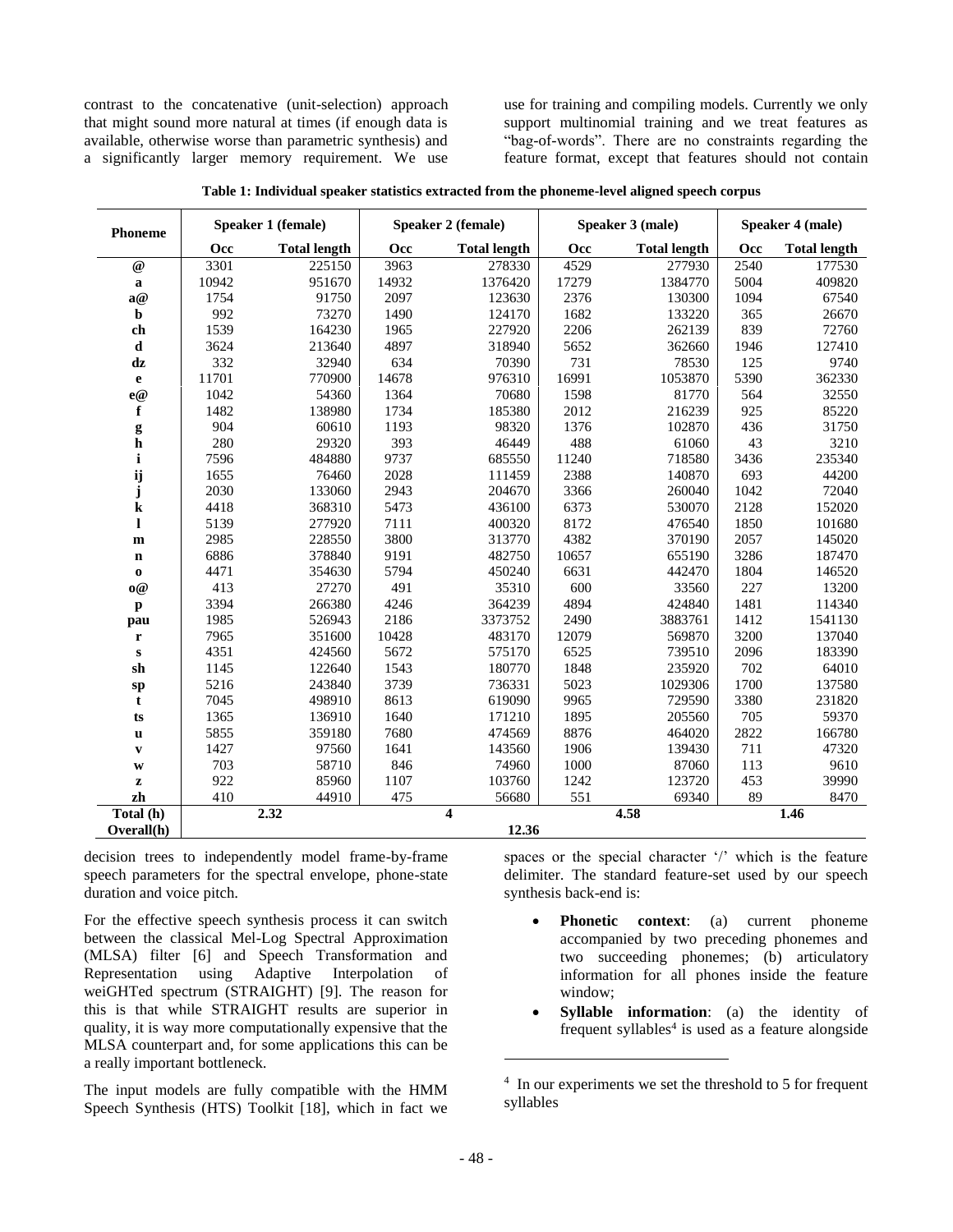with (b) information which is present regardless of the syllables frequency such as: lexical accent, relative syllable position inside the word and sentence, the total number of syllables in the sentence (which is actually a feature used for the global variance), distance from the previous and distance to the next punctuation mark;

- **Global context information**: the type of the sentence (declarative, interrogative or exclamation), the identity of the previous and the next punctuation marks and the total number of words inside the utterance;
- **Local morphosyntactic information**: previous, current and next part-of-speech together with the relative position of the syllable and word inside syntactic chunks as defined in [8].

#### **Oral Corpus Query Platform**

The Oral Corpus Query Platform is an on-line tool designed to help linguists in their study of spoken language. It enables one to query our oral corpus using combinations of wordforms, lemmas and part-of-speech tags. It is currently part of the COROLA project [14] and it is hosted in the RACAI cloud<sup>5</sup>, but, if desired we are willing to provide access to our code-base and help deploy the platform on-site.

The data currently available on this platform contains the Romanian oral corpus which is described in the next section, as well as additional speech corpora from the Institute of Computer Science of the Romanian Academy  $(III).$ 

In order to fully support indexing and searching through the corpus we used the flat start monophones procedure of HTK [15] in order to obtain phoneme-level alignments between the transcriptions and speech data. Because HTK only uses words and their phonetic transcriptions we realigned the raw text data with the phoneme-level information using dynamic programming. Also, the raw text data was tokenized, lemmatized and tagged using an external tool called TTL [7]. The reason for not using our own tool-chain was that COROLA required consistent annotations over the entire corpora and the textcomponent was already processed using this standard tool.

# **SPEECH CORPUS**

l

As previously mentioned our speech data is composed of a section aimed at text-to-speech synthesis (composed of high-quality recordings) and another section which is intended to provide support for speech recognition applications.

#### **The text-to-speech synthesis corpus**

#### *Corpora composition*

One of the prerequisites in developing a TTS corpus states that the corpus must provide a good coverage over the target language and domain. In other words this means that (a) the corpus must be phonetically balanced in terms of target speech units (i.e. phonemes, diphones etc.) and (b) a single unit must appear in multiple prosodic contexts in order to enable the TTS system to learn the prosodic patterns that relate to the language, the target domain and the speaking style of the speaker himself. Taking into consideration the above mentioned conditions we decided to construct a Romanian speech corpus composed of two sections:

- a) The first section (section A) is based on Wikipedia (for Romanian) and contains a number of sentences that were chosen using a greedy algorithm (that will be presented later in this paper) in order to ensure the completeness of the phonetic domain of the Romanian language. The sentences are treated as individual prompts (no larger context is provided), thus the speaker must record each individual sentence "out of the blue" and he is forced to limit his narrative interpretation to the utterance itself;
- b) The second section of the corpus (section B) is composed of the Romanian adaptation after Allen Carr's book "Easy way to stop smoking". The book contains a lot of motivational and persuasive passages which are carefully crafted by the author to convince smokers quit their habit. Additional to the prompts themselves, we also made use of an existing audiobook. Originally, this audiobook was recorded by a male actor and has approximately two and a half hours of high quality studio recordings at 48KHz. This lead the actor to make use of highly prosodic rhetoric speech with the purpose of (a) reshaping the cognitive state of (b) and relying embedded messages to the listener. Gaining access to the low-level prosodic parameters (F0, phone duration and pauses) that make up such a speech is an asset to research in the field of natural TTS systems. The matching prompts (from the audiobook) were made available to our speakers (one male and one female) in order to act as a baseline and a guide in their voice shaping process.

The second section of our corpus (the book section) is not as well balanced as the first section. The corpus from which section A sentences were extracted was the full dump of the Romanian Wikipedia as of June 2012, because, belonging to the encyclopedic genre, it contains a wide range of domains and different word types. Because the Wikipedia dump contains a lot of errors and

<sup>5</sup> [http://korap.racai.ro/corola\\_sound\\_search/index.php](http://korap.racai.ro/corola_sound_search/index.php)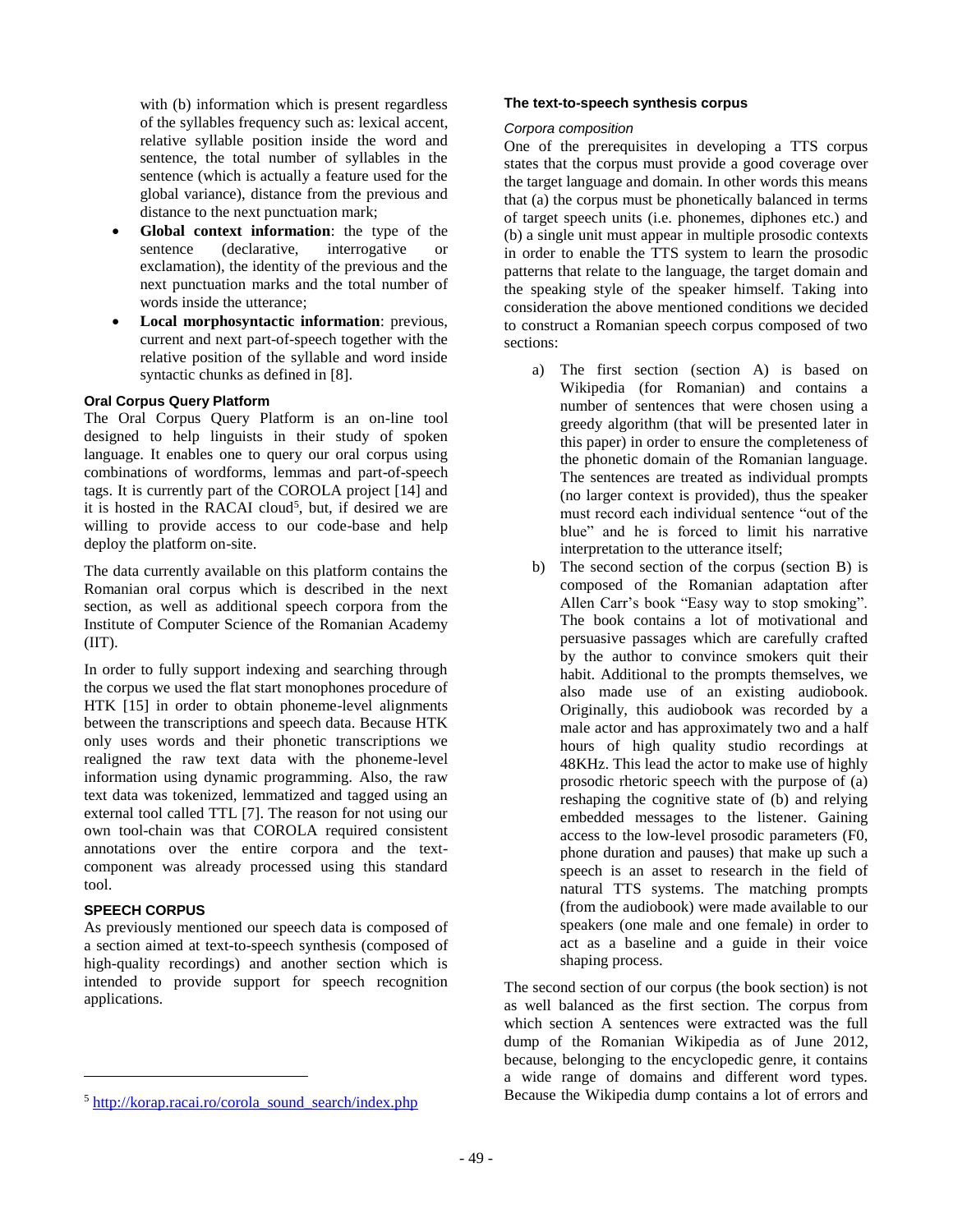is far from a clearly readable text, we had to employ a number of heuristic rules to remove and/or correct sentences. Below we enumerate the processing steps applied:

(a) Sentence-split the corpus and tokenize it, keeping only the ones that were not longer than manually because there is a large number of sentences that contain there tokens and are not suitable for recording. Some of the rules are regexes like a word having Latin a-z characters; others were simple conditions that a line should not have a certain substring.

|                | Non-free          |                       |           | Free              |                       |           |  |
|----------------|-------------------|-----------------------|-----------|-------------------|-----------------------|-----------|--|
| <b>Phoneme</b> | <b>Occurences</b> | <b>Total duration</b> | Mean dur. | <b>Occurences</b> | <b>Total duration</b> | Mean dur. |  |
| $\omega$       | 52117             | 4108212               | 78,83     | 73516             | 5580501               | 75,91     |  |
| $\bf a$        | 168665            | 14646891              | 86,84     | 248419            | 21268426              | 85,62     |  |
| a@             | 25805             | 2158373               | 83,64     | 36451             | 2896279               | 79,46     |  |
| $\mathbf b$    | 13971             | 872960                | 62,48     | 20620             | 1302030               | 63,14     |  |
| ch             | 26430             | 2431859               | 92,01     | 38491             | 3522853               | 91,52     |  |
| d              | 58951             | 3436241               | 58,29     | 85621             | 5032471               | 58,78     |  |
| dz             | 4062              | 332270                | 81,80     | 5985              | 478950                | 80,03     |  |
| $\mathbf e$    | 186060            | 13077767              | 70,29     | 271792            | 18861070              | 69,40     |  |
| e@             | 14495             | 638588                | 44,06     | 21093             | 934677                | 44,31     |  |
| f              | 17927             | 1548020               | 86,35     | 26928             | 2253210               | 83,68     |  |
| g              | 10674             | 657900                | 61,64     | 15900             | 991005                | 62,33     |  |
| h              | 1559              | 117870                | 75,61     | 2259              | 165015                | 73,05     |  |
| i              | 109493            | 6623230               | 60,49     | 163033            | 9928170               | 60,90     |  |
| ij             | 30917             | 1949659               | 63,06     | 44094             | 2680152               | 60,78     |  |
| ${\bf j}$      | 32366             | 2138951               | 66,09     | 47568             | 3135555               | 65,92     |  |
| $\bf k$        | 64171             | 4671150               | 72,79     | 92329             | 6786150               | 73,50     |  |
| $\mathbf{l}$   | 75989             | 3479229               | 45,79     | 113536            | 5122048               | 45,11     |  |
| m              | 52091             | 3614139               | 69,38     | 74572             | 5106568               | 68,48     |  |
| $\mathbf n$    | 109934            | 5741698               | 52,23     | 159700            | 8360862               | 52,35     |  |
| $\mathbf{o}$   | 69089             | 5166650               | 74,78     | 102393            | 7529220               | 73,53     |  |
| $\mathbf{0} @$ | 6956              | 370200                | 53,22     | 9781              | 481665                | 49,24     |  |
| $\mathbf{p}$   | 53568             | 3810840               | 71,14     | 78439             | 5634345               | 71,83     |  |
| pau            | 21672             | 6198915               | 286,03    | 33459             | 10481797              | 313,27    |  |
| $\mathbf r$    | 119344            | 5049519               | 42,31     | 176946            | 7288335               | 41,19     |  |
| ${\bf S}$      | 70045             | 6348160               | 90,63     | 101028            | 8991750               | 89,00     |  |
| sh             | 20623             | 2118431               | 102,72    | 29284             | 2957326               | 100,99    |  |
| ${\bf sp}$     | 50862             | 12363894              | 243,09    | 72142             | 15154882              | 210,07    |  |
| t              | 109401            | 7008668               | 64,06     | 160231            | 10399795              | 64,91     |  |
| ts             | 19940             | 1811200               | 90,83     | 29230             | 2653155               | 90,77     |  |
| $\mathbf u$    | 88979             | 5529020               | 62,14     | 130866            | 7798155               | 59,59     |  |
| $\mathbf{v}$   | 21825             | 1309280               | 59,99     | 31038             | 1862353               | 60,00     |  |
| W              | 11053             | 881050                | 79,71     | 16323             | 1225815               | 75,10     |  |
| $\mathbf{z}$   | 15409             | 1203250               | 78,09     | 23503             | 1807170               | 76,89     |  |
| zh             | 3654              | 335310                | 91.77     | 5407              | 489360                | 90,50     |  |
| Total(h)       |                   | 36.59                 |           |                   | 52.54                 |           |  |
| Overall(h)     |                   |                       |           | 89.14             |                       |           |  |

| Table 2: Phoneme distribution and duration for the two sections of the ASR corpus: free and non-free |  |
|------------------------------------------------------------------------------------------------------|--|
|------------------------------------------------------------------------------------------------------|--|

20 words. Using our in-house developed sentence splitter (based on a Maximum Entropy engine), we obtained over 5 million such sentences.

- (b) Remove all leading and trailing spaces or nonprintable characters.
- (c) Remove all lines that contain any of the following characters: ' $\frac{1}{2}$ ', ' $\bullet$ ', ' $\frac{3}{4}$ ', ' $\bigcirc$ ', brackets, slashes, quotes, etc. (several characters we manually input), as well as all the lines that contain abbreviations or tokens like : Sos., Cal., .ro., uk., www., etc. . All these rules were input
- (d) Remove all lines that contain numbers.
- (e) Remove all lines that are all caps (usually titles)
- (f) Remove all lines with less than three words with the following exceptions: if the sentence length is one, then that word should be in the Romanian Lexicon, thus removing a significant number of foreign sentences existing in Wikipedia.
- (g) Remove all lines that do not have at least 90% words in the lexicon (excepting proper nouns). This rule ensured that a lot of erroneous sentences were removed because they contained words in foreign languages (even though we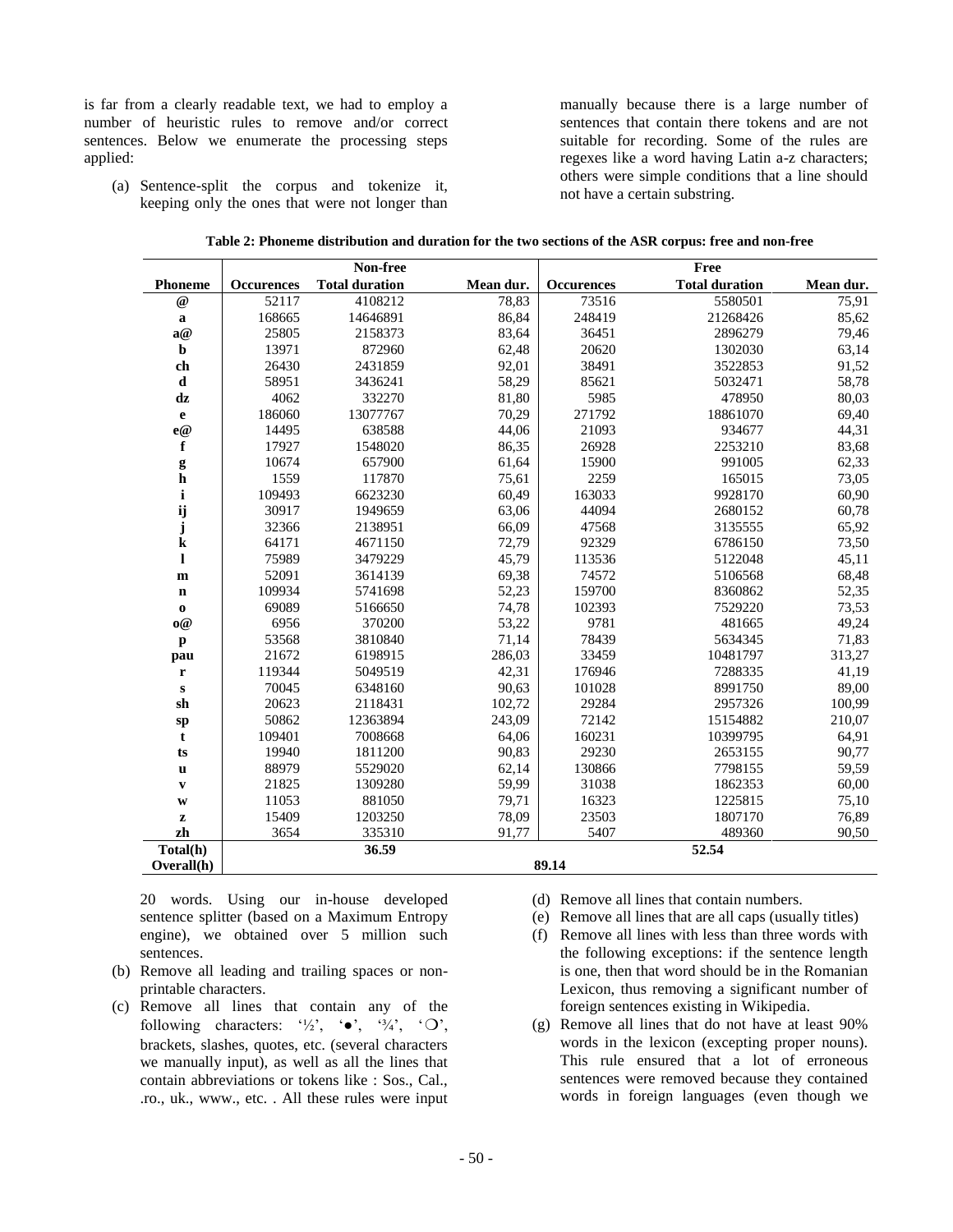used the Romanian Wikipedia dump, we still found a great number of sentences that are or at least contain words in other languages).

- (h) Remove all lines that do not have at least 90% words with diacritics, skipping the majority of existing foreign sentences.
- (i) Correct the Romanian i-of-i (î) words to the correct form of i-of-a (â). For example, the old word form "cîte" (meaning "how many") was corrected to the new writing "câte". While deterministic, this process is not straightforward relying on a lexicon, backing off to a specific set of rules that involve word decomposition.

Step by step, the number of sentences decreased to approx. 252000 (only 19% of sentences passed the cleaning and correction phase). Interestingly, most lines that were removed were because they had numbers (d) or did not contain the minimum percent of words in the lexicon (g). On this set of sentences we applied the triphones balancing algorithm described next. To keep the number of triphones from each type as balanced as possible (a perfect balancing is not possible because there are triphones that are intrinsically rare) we have applied the following algorithm:

- (1) Compile an initial frequency of triphones from the whole corpus;
- (2) If a sentence contained a rare triphones (with a frequency below 100), keep it;
- (3) If a sentence contained only very frequent triphones (with frequencies over the H index of the initial distribution), discard it;
- (4) Default action: keep the sentence;
- (5) Finally, sort the sentences according to the least common triphones first: this will ensure a balanced corpus from the start, no matter how many sentences we record out of the entire corpus.

# *Recording details*

The corpus was recorded in studio conditions by two professional speakers (male and female). This speech corpus is freely available for download and use. It is composed of 6h:30m:23s (female speakers) and 6h:03m:46s (male speakers) and the archive contains the speech prompts (one file each), corresponding audio files, phonetic transcription lexicon and time-aligned phoneme sequences for each prompt-audio pair. Table 1 shows a quantitative evaluation of the speech corpus.

For a qualitative evaluation, we provide statistical parametric speech synthesis models that are compatible with our platform, both for the STRAIGHT and MLSA vocoders. In the near future we intend to extend our speech synthesis platform to support WORLD [11] for real-time high-quality vocoding and we will include pretrained models as well. Currently SSLA can be queried

on-line<sup>6</sup> for speech synthesis using one male and one female voice.

#### **The speech recognition corpus**

As earlier stated, the speech recognition corpus is composed of two subsections: the non-free sections which contains recordings from the RADOR agency and a collection of audio-books provided by IIT and the freesection which was internally created based on volunteers who recorded utterances from a predefined set of data. The quality of the recordings varies within the entire speech corpus, from sampling rate to noise conditions. The lowest recording sample rate is 16Khz and the highest is 48Khz. In terms of recording conditions we have studio recordings, semi-studio recordings (high quality equipment but no hemi anechoic room) and standard desktop/laptop/headset recording equipment in noisy environments.

The corpus is sentence-split and each sentence is timealigned with the speech data at phoneme level. Also we keep internal an internal-track of the source and recording conditions for every sentence. However, in this paper we will only provide quantitative information regarding the corpora composition divided between the two sections: free and non-free.

The corpus construction is still an on-going work. Aside from the data described in Table 2 we will enhance the free section of the corpus with at least another 20 hours of speech data, which is currently being processed.

As mentioned, the data varies in quality across the entire speech corpus. In order to test if this corpus is relevant at all for automatic speech recognition we constructed a character-level (not phoneme-level) speech recognition system which uses Mel-generalized cepstral coefficients extracted using a 5-ms sliding window, which are fed into a two layer bidirectional LSTM (400 cells in each direction – total 800 cells per layer) on top of which we use a softmax layer, trained using Connectionist Temporal Classification (CTC) loss [4]. This system architecture combined with a RNN language model for word segmentation will be fully described in our future work. However, we must state that after 4 training epochs on the entire training dataset, we obtained a character-level accuracy rate of 89.52%. To our knowledge, this is the only character-level speech recognition system for Romanian and the results, which are consistent with those reported for other languages, show that this corpus can indeed be used to train ASR systems.

Whereas we are unable to say anything about the fidelity of the transcriptions for the non-free section, our speech data is carefully crafted and the error count is surely low. Additionally, our transcriptions take into account

l

<sup>6</sup> <https://slp.racai.ro/ssla>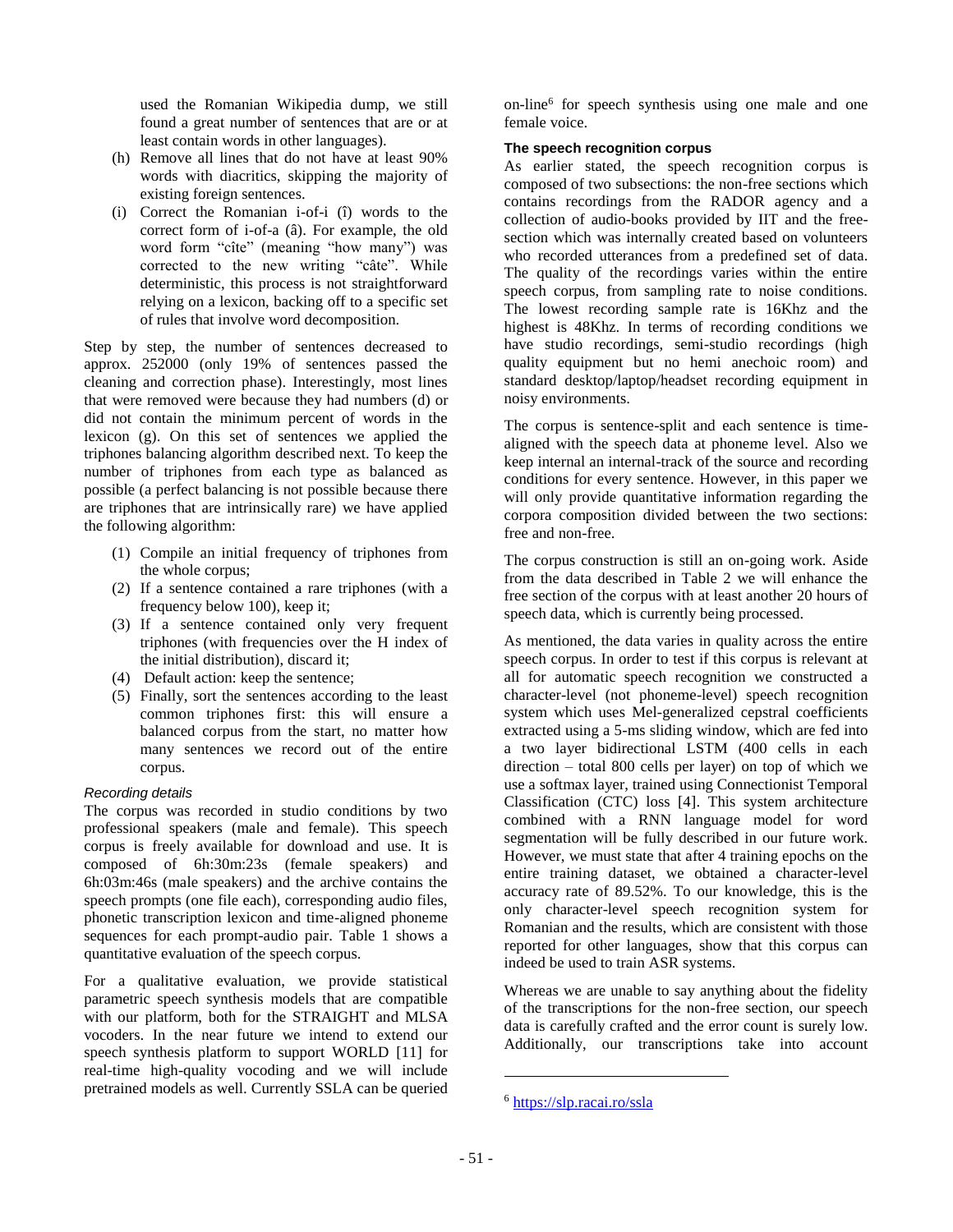recoding and speech artifacts (noise, laughter, caught etc.) as well as foreign words (which are transliterated) and regional accents (for which we account by introducing the academic form of the word and the transliterated version that follows the actual pronunciation).

#### **FUTURE DEVELOPMENT PLANS**

There are three main directions we want to proceed to in the near future: (a) extension of the tool-set; (b) pretraining models and (c) creation of additional resources for Romanian.

**Extension of the tool-set:** For the NLP module we seek to introduce a graph-based dependency parser which uses a complex network architecture composed of stacked Bidirectional LSTMs for feature extraction and a multilayer perceptron for word-arc scoring, similar to the approaches proposed in [1] and [10]. Also, based on the success of deep-learning applied to TTS [13] we plan to extend our speech synthesis back-end to include neural speech synthesis support;

**Pre-trained models:** Depending on the language and training corpora size and composition, all models require some fine-tunning, weather we are talking about model hyper-parameters for neuralnetworks or featurecombinations for linear models. As such, we plan to provide pre-trained NLP models for all languages included in the Universal Dependencies Treebank [12].

**Text-to-speech corpora:** During our subjective internal evaluation of the speech models we noticed that the TTS system had a poor quality (in terms of prosody) when used in dialogue-style conversations. Intuitively, this is because neither the Wikipedia section nor the Audiobook section did include short dialogue sentences in our speech corpus. However, this type of interaction is typical for assistive systems, thus our future development plans include the extension of the speech corpus and inclusion of short dialogue sentences.

**Speech recognition corpora:** As already mentioned, we are still working on extending our speech recognition corpus with new data. Current resources can be accessed by cloning our GIT Repository<sup>7</sup>. It contains training data, the BDLSTM KWS tool and pre-trained models.

#### **CONCLUSIONS**

l

We have presented two ready-to-use tools and a speech resource that enable to construction and deployment of NLP and TTS applications in low-resourced environments. Of course, every component is independent and can be used in a standalone scenario to provide functionality (NLP or TTS tool) or to be used as input in training other systems.

The speech corpus is intended for Romanian, but the tools can be trained for any language. In fact, our demo shows how we trained NLP support for more than 50 languages<sup>8</sup>.

The tool set is available for download (code and binaries) $9$ and was tested both on desktop/server environments as well as on mobile devices (Android 5 and 6).

Furthermore, on request, we are happy to provide more pretrained TTS and NLP models that are not currently available on the website.

#### **ACKNOWLEDGMENTS**

The corpora construction work described in this paper was supported though the Heimdallr project, which is funded by the Romanian Government through the Executive Agency for Higher Education, Research, Development and Innovation Funding (UEFISCDI), programme "Experimental demonstration project (PED) PED-2016", project ID: PN-III-P2-2.1-PED-2016-1974, contract number 229PED. We also want to thank all contributors and volunteers who supported us through recordings performed on the Romanian Anonymous Speech Corpus (RASC) platform $10$ .

#### **REFERENCES**

- 1. Timothy Dozat and Christopher D Manning. 2016. Deep biaffine attention for neural dependency parsing. arXiv preprint arXiv:1611.01734 (2016).
- 2. Timothy Dozat, Peng Qi, and Christopher D. Manning. 2017. Stanford's Graphbased Neural Dependency Parser at the CoNLL 2017 Shared Task. In Proceedings of the CoNLL 2017 Shared Task: Multilingual Parsing from Raw Text to Universal Dependencies. Association for Computational Linguistics, Vancouver, Canada, 20–30. [http://www.aclweb.org/anthology/K/K17/K17-](http://www.aclweb.org/anthology/K/K17/K17-3002.pdf) [3002.pdf](http://www.aclweb.org/anthology/K/K17/K17-3002.pdf)
- 3. Stefan Daniel Dumitrescu, Tiberiu Boroş, and Dan Tufiş. 2017. RACAI's Natural Language Processing pipeline for Universal Dependencies. In Proceedings of the CoNLL 2017 Shared Task: Multilingual Parsing from Raw Text to Universal Dependencies. Association for Computational Linguistics, Vancouver, Canada, 174–181. [http://www.aclweb.org/anthology/K/K17/K17-](http://www.aclweb.org/anthology/K/K17/K17-3018.pdf) [3018.pdf](http://www.aclweb.org/anthology/K/K17/K17-3018.pdf)
- 4. Alex Graves, Abdel-rahman Mohamed, and Geoffrey Hinton. 2013. Speech recognition with deep recurrent neural networks. In Acoustics, speech and signal processing (icassp), 2013 ieee international conference on. IEEE, 6645–6649.

l

<sup>7</sup> <http://git.racai.ro/tibi/SRLA>

<sup>8</sup> <http://slp.racai.ro/index.php/mlpla-new/>

<sup>9</sup> <http://slp.racai.ro/>

<sup>&</sup>lt;sup>10</sup> <http://rasc.racai.ro/>